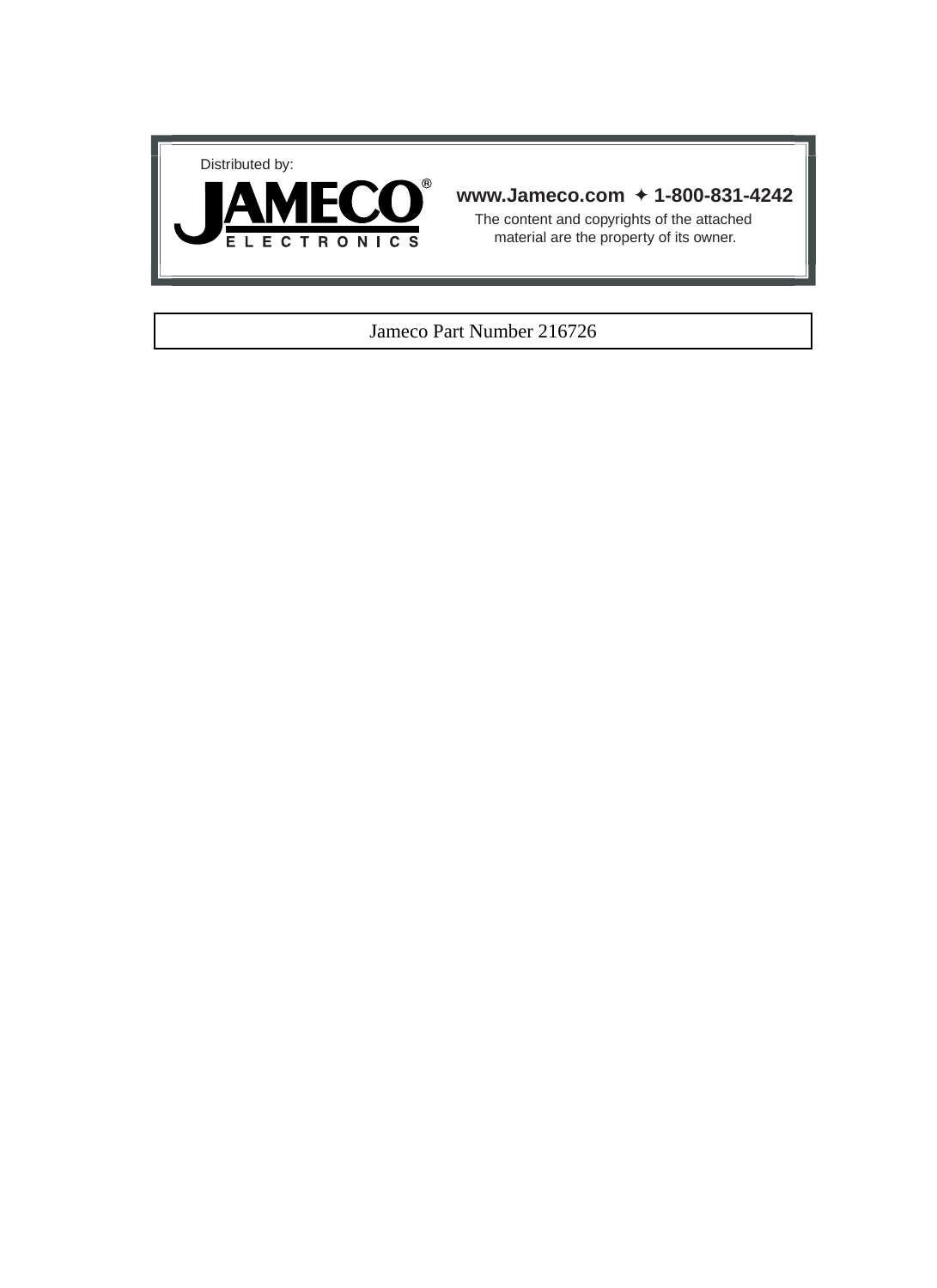

## **Declaration of RoHS Conformity**

To minimize the environmental impact and take more responsibility to the earth we live, MEAN WELL hereby confirms that the following product series comply with Directive 2002/95/EC of the European Parliament - RoHS (Restriction of Hazardous Substances).

#### **Content of Compliance**

| Lead                          | $\leq 0.1$ % by weight (1000 ppm) |
|-------------------------------|-----------------------------------|
| Mercury                       | $\leq 0.1$ % by weight (1000 ppm) |
| Cadmium                       | $\leq 0.01$ % by weight (100 ppm) |
| Hexavalent Chrome $(Cr^{+6})$ | $\leq 0.1$ % by weight (1000 ppm) |
| <b>PBBs</b>                   | $\leq 0.1$ % by weight (1000 ppm) |
| <b>PBDEs</b>                  | $\leq 0.1$ % by weight (1000 ppm) |

#### **Product Series**

Please refer to the attached list for details.

#### **Delivery**

**The actual delivery date for RoHS compliance products will depend on our inventory status.** Please contact our sales representatives for details.

#### **How to Recognize**

The serial number on each PSU originally was Cxxxxxxxxx and right now will be changed to Rxxxxxxxxx or Exxxxxxxxx (or add "R" for serial number that only specify the production weeks) for RoHS compliance products for the ease of identification.

fumé

Jerry Lin / President MEAN WELL Enterprises Co., Ltd.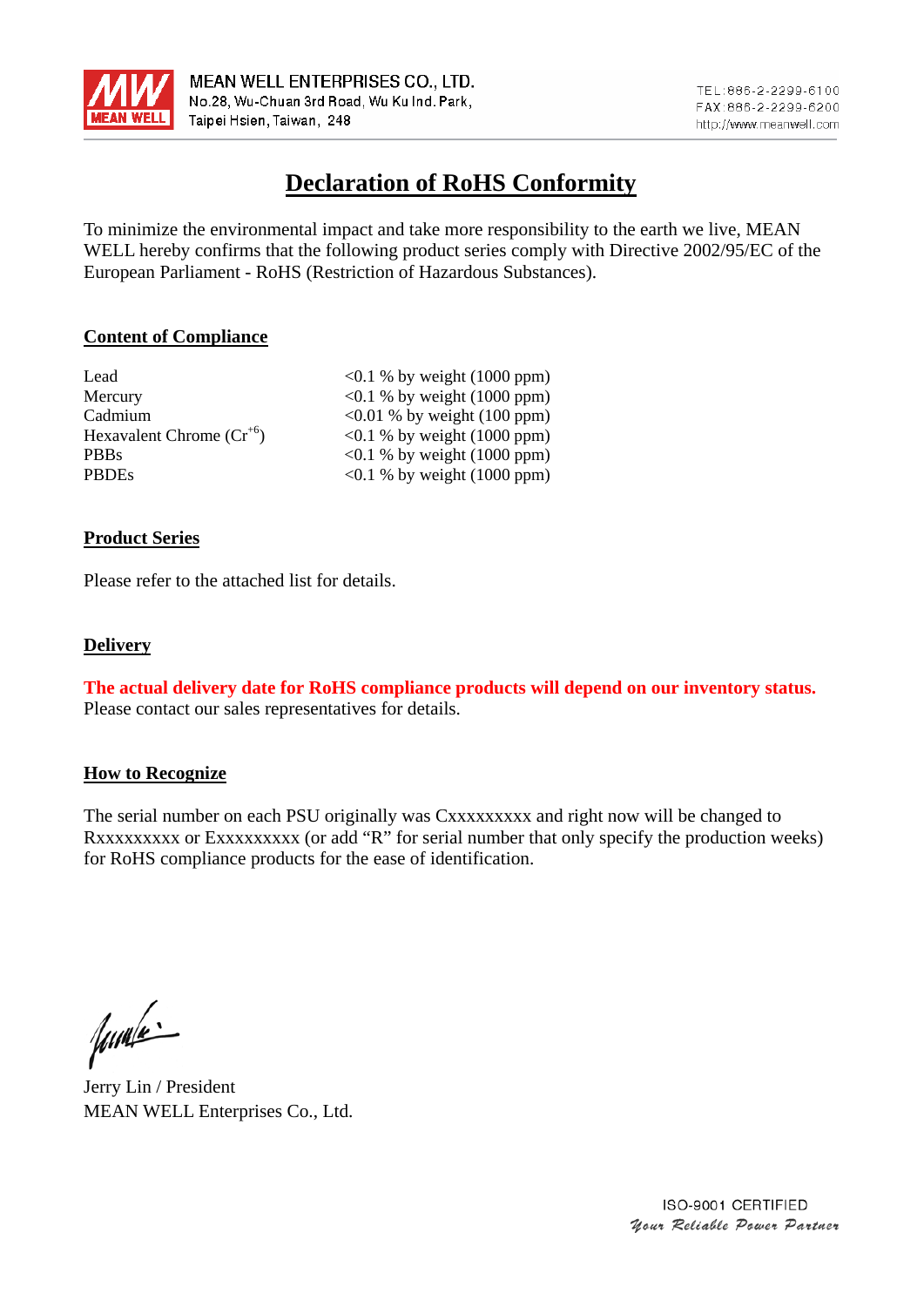| <b>Product Family</b>  | <b>Series</b>                                                                                                                                                                                                                                                                                                  |
|------------------------|----------------------------------------------------------------------------------------------------------------------------------------------------------------------------------------------------------------------------------------------------------------------------------------------------------------|
| G <sub>3</sub>         | RS-25/35/50/75/100/150, RD-35/50/65/85/125, RID-50/65/85/125, RT-50/65/85/125, RQ-50/65/85/125                                                                                                                                                                                                                 |
| G <sub>2</sub>         | S-25/40/60/100F/150/240, T-40, D/ID/T/IT/Q/IQ-60, D/T/Q-120, SC-150                                                                                                                                                                                                                                            |
| <b>PFC</b>             | SP-75/100/150/200/320/480/500/750, USP-225/350, TP-75/100/150, OP-100/150/200/320/375                                                                                                                                                                                                                          |
| AD                     | ADS-55/155, AD-55/155, ADD-55/155                                                                                                                                                                                                                                                                              |
| <b>CL/PL</b>           | CLG-60/100, PLN-30/60/100                                                                                                                                                                                                                                                                                      |
| <b>DIN</b>             | MDR-20/40/60, DR-30/45/60/75/100/120, DRH-120, DRP-240/480/480S, DRT-240/480/960, DR-RDN20,<br>DR-UPS40                                                                                                                                                                                                        |
| Modular                | MP-450/650/1K0, MS-75/150/300, MD-100                                                                                                                                                                                                                                                                          |
| <b>Parallel</b>        | PSP-500/600/1000/1500, RSP-1000/1500, RCP-1000, RCP-1U                                                                                                                                                                                                                                                         |
| <b>Open Frame</b>      | NFM-05/10/15/20, PM-05/10/15/20, PS/PD-25, PS-35, PS/PD/PT-45, PS/PD/PT-65, RPD/RPT-65, PD-110,<br>PQ-100, PPQ-100, PPS/PPT-125, LPS-50/75/100, LPP-100/150, ASP-150, PPS-200, PID-250, MPS-30,<br>MPS/MPD/MPT-45, RPS/RPD/RPT-60, MPS/MPD/MPT-65, RPS/RPD/RPT-75, MPS/MPD/MPT/MPQ-120,<br>MPS/MPD/MPT/MPQ-200 |
| <b>Charger</b>         | GC-30, PA/PB/PS-120, ESC/ESP-120, ESC/ESP-240, PB-300/360                                                                                                                                                                                                                                                      |
| <b>Adaptor</b>         | GS-06/15/18/25, ES-18/25, P25, P30, P40, P50, P66, U65S, MES-30/50, ATX-100, AS-120P                                                                                                                                                                                                                           |
| <b>PC/IPC Power</b>    | YP-350J, IPC-200/250/300                                                                                                                                                                                                                                                                                       |
| <b>DC/DC Converter</b> | SD-25/50/100/150/200/350, SDM30, ASD10H/15H, NSD10/15, SBT, SFT, DET, SRS, SUS, SPR, SPU, SCW,<br>SLW, SKE SKA, DCW, DLW, DKE, DKA, TKA                                                                                                                                                                        |
| <b>Inverter</b>        | TN/TS-1500, A301/A302                                                                                                                                                                                                                                                                                          |
| <b>Power Cord</b>      | $YP^{**} + YC^{**}$                                                                                                                                                                                                                                                                                            |

*\*\* For other products not listed above, please contact our sales representatives for availability* 

2007.04 update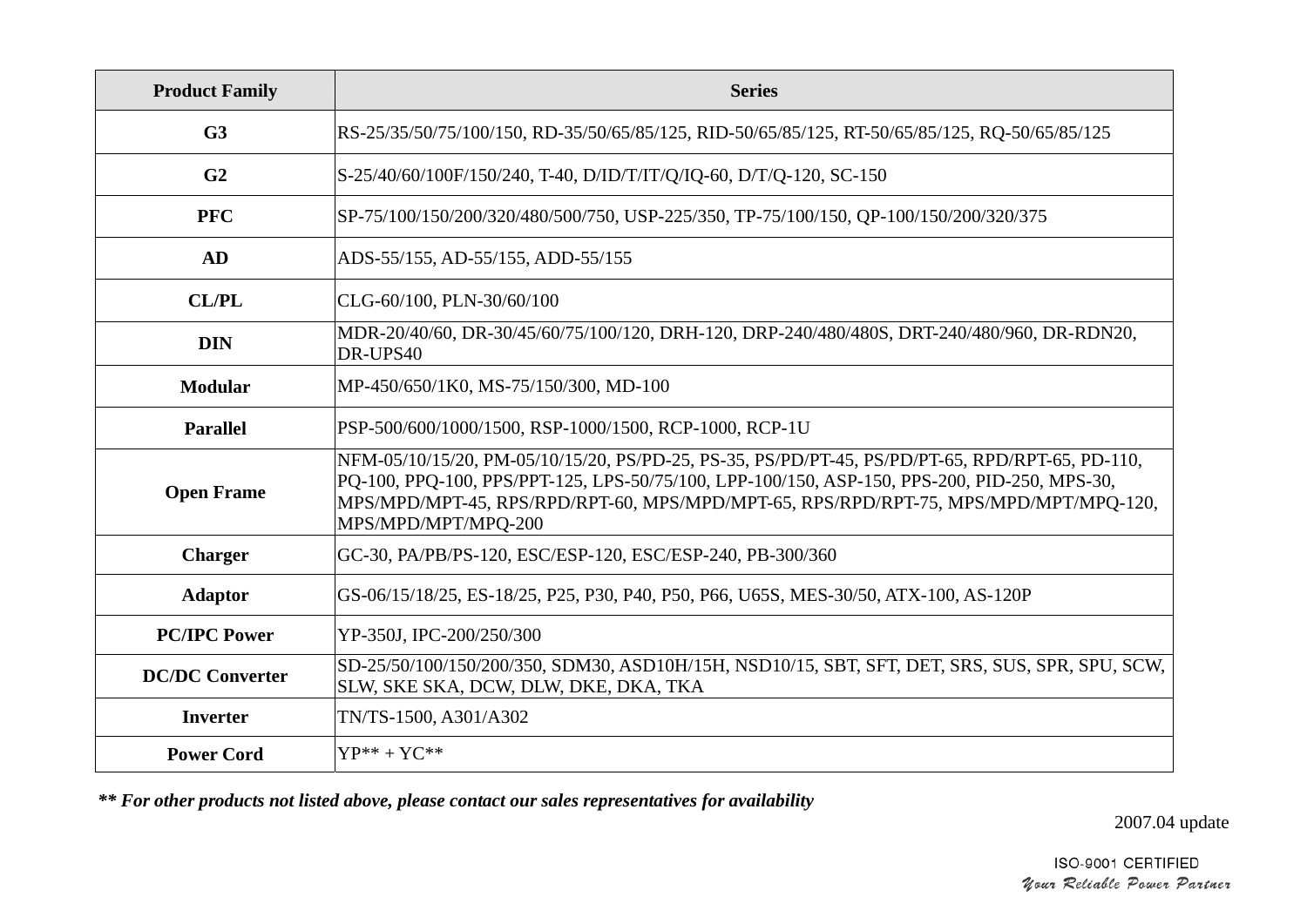

### 65W Triple Output Switching Power Supply

# **PT-65** series



#### Features :

- Universal AC input/Full range
- Low leakage current<0.5mA
- Protections: Short circuit / Overload / Over voltage
- Cooling by free air convection
- 100% full load burn-in test
- Fixed switching frequency at 65KHz
- 2 years warranty



#### **SPECIFICATION**

| JE LUII IUMI IUN    |                                                                                                                                                                                                                                        |                                                                                                                                                                                                                                                                                                                                                                                                                                                                                                                                                                                    |                                                             |                                   |                          |                                                                   |                 |                 |                           |                 |                 |                 |                   |
|---------------------|----------------------------------------------------------------------------------------------------------------------------------------------------------------------------------------------------------------------------------------|------------------------------------------------------------------------------------------------------------------------------------------------------------------------------------------------------------------------------------------------------------------------------------------------------------------------------------------------------------------------------------------------------------------------------------------------------------------------------------------------------------------------------------------------------------------------------------|-------------------------------------------------------------|-----------------------------------|--------------------------|-------------------------------------------------------------------|-----------------|-----------------|---------------------------|-----------------|-----------------|-----------------|-------------------|
| <b>MODEL</b>        |                                                                                                                                                                                                                                        | <b>PT-65A</b>                                                                                                                                                                                                                                                                                                                                                                                                                                                                                                                                                                      |                                                             | <b>PT-65B</b>                     |                          | <b>PT-65C</b>                                                     |                 |                 | <b>PT-65D</b>             |                 |                 |                 |                   |
|                     | <b>OUTPUT NUMBER</b>                                                                                                                                                                                                                   | CH <sub>1</sub>                                                                                                                                                                                                                                                                                                                                                                                                                                                                                                                                                                    | CH <sub>2</sub>                                             | CH <sub>3</sub>                   | CH <sub>1</sub>          | CH <sub>2</sub>                                                   | CH <sub>3</sub> | CH <sub>1</sub> | CH <sub>2</sub>           | CH <sub>3</sub> | CH <sub>1</sub> | CH <sub>2</sub> | CH <sub>3</sub>   |
|                     | <b>DC VOLTAGE</b>                                                                                                                                                                                                                      | 5V                                                                                                                                                                                                                                                                                                                                                                                                                                                                                                                                                                                 | 12V                                                         | $-5V$                             | 5V                       | 12V                                                               | $-12V$          | 5V              | <b>15V</b>                | $-15V$          | 5V              | <b>12V</b>      | 24V               |
|                     | <b>RATED CURRENT</b>                                                                                                                                                                                                                   | 5.5A                                                                                                                                                                                                                                                                                                                                                                                                                                                                                                                                                                               | 2.5A                                                        | 0.5A                              | 5.5A                     | 2.5A                                                              | 0.5A            | 5.5A            | 2A                        | 0.5A            | 4A              | 2A              | 1A                |
|                     | <b>CURRENT RANGE</b>                                                                                                                                                                                                                   | $0.4 - 7A$                                                                                                                                                                                                                                                                                                                                                                                                                                                                                                                                                                         | $0.2 - 3.2$ A $0 - 0.7$ A                                   |                                   | $0.4 - 7A$               | $0.2 - 3.2A \cdot 0 - 0.7A$                                       |                 | $0.4 - 7A$      | $0.2 - 2.6$ A $0 - 0.7$ A |                 | $0.5 - 5A$      | $0.2 - 4A$      | $0.2 - 1.3A$      |
|                     | <b>RATED POWER</b>                                                                                                                                                                                                                     | 60W                                                                                                                                                                                                                                                                                                                                                                                                                                                                                                                                                                                |                                                             |                                   | 63.5W                    |                                                                   | 65W             |                 |                           | 68W             |                 |                 |                   |
|                     | <b>OUTPUT POWER (max.)</b>                                                                                                                                                                                                             |                                                                                                                                                                                                                                                                                                                                                                                                                                                                                                                                                                                    |                                                             |                                   |                          | Rated output power for convection: 72W with 18CFM min. Forced air |                 |                 |                           |                 |                 |                 |                   |
| <b>OUTPUT</b>       | <b>RIPPLE &amp; NOISE (max.)</b> Note.2 50mVp-p   120mVp-p   50mVp-p   50mVp-p   120mVp-p   100mVp-p   50mVp-p   120mVp-p   100mVp-p   50mVp-p   50mVp-p   50mVp-p   60mVp-p   60mVp-p   60mVp-p   100mVp-p   50mVp-p   50mVp-p   60mV |                                                                                                                                                                                                                                                                                                                                                                                                                                                                                                                                                                                    |                                                             |                                   |                          |                                                                   |                 |                 |                           |                 |                 |                 | 100mVp-p 200mVp-p |
|                     | <b>VOLTAGE ADJ. RANGE</b>                                                                                                                                                                                                              | $CH1:4.75 - 5.5V$                                                                                                                                                                                                                                                                                                                                                                                                                                                                                                                                                                  |                                                             |                                   |                          |                                                                   |                 |                 |                           |                 |                 |                 |                   |
|                     | <b>VOLTAGE TOLERANCE Note.3</b>                                                                                                                                                                                                        | $\pm 4.0\%$                                                                                                                                                                                                                                                                                                                                                                                                                                                                                                                                                                        | ±7.0%                                                       | ±5.0%                             | ±4.0%                    | ±7.0%                                                             | ±5.0%           | ±4.0%           | ±7.0%                     | ±5.0%           | ±4.0%           | ±6.0%           | ±6.0%             |
|                     | <b>LINE REGULATION</b>                                                                                                                                                                                                                 | ±1.0%                                                                                                                                                                                                                                                                                                                                                                                                                                                                                                                                                                              | ±2.0%                                                       | ±1.0%                             | ±1.0%                    | ±2.0%                                                             | ±1.0%           | ±1.0%           | ±2.0%                     | ±1.0%           | ±1.0%           | ±2.0%           | ±3.0%             |
|                     | <b>LOAD REGULATION</b>                                                                                                                                                                                                                 | ±3.0%                                                                                                                                                                                                                                                                                                                                                                                                                                                                                                                                                                              | ±4.0%                                                       | ±1.0%                             | ±3.0%                    | ±4.0%                                                             | ±1.0%           | ±3.0%           | ±4.0%                     | ±1.0%           | ±2.0%           | ±5.0%           | ±5.0%             |
|                     | <b>SETUP, RISE TIME</b>                                                                                                                                                                                                                |                                                                                                                                                                                                                                                                                                                                                                                                                                                                                                                                                                                    | 800ms, 20ms at full load                                    |                                   |                          |                                                                   |                 |                 |                           |                 |                 |                 |                   |
|                     | <b>HOLD UP TIME (Typ.)</b>                                                                                                                                                                                                             | 60ms at full load                                                                                                                                                                                                                                                                                                                                                                                                                                                                                                                                                                  |                                                             |                                   |                          |                                                                   |                 |                 |                           |                 |                 |                 |                   |
|                     | <b>VOLTAGE RANGE</b>                                                                                                                                                                                                                   | $90 - 264$ VAC                                                                                                                                                                                                                                                                                                                                                                                                                                                                                                                                                                     |                                                             | 127~370VDC                        |                          |                                                                   |                 |                 |                           |                 |                 |                 |                   |
|                     | <b>FREQUENCY RANGE</b>                                                                                                                                                                                                                 | $47 - 440$ Hz                                                                                                                                                                                                                                                                                                                                                                                                                                                                                                                                                                      |                                                             |                                   |                          |                                                                   |                 |                 |                           |                 |                 |                 |                   |
| <b>INPUT</b>        | EFFICIENCY(Typ.)                                                                                                                                                                                                                       | 76%                                                                                                                                                                                                                                                                                                                                                                                                                                                                                                                                                                                |                                                             |                                   | 77%                      |                                                                   |                 | 77%             |                           |                 | 79%             |                 |                   |
|                     | <b>AC CURRENT (Typ.)</b>                                                                                                                                                                                                               |                                                                                                                                                                                                                                                                                                                                                                                                                                                                                                                                                                                    | 1.5A/115VAC<br>0.9A/230VAC                                  |                                   |                          |                                                                   |                 |                 |                           |                 |                 |                 |                   |
|                     | <b>INRUSH CURRENT (Typ.)</b>                                                                                                                                                                                                           |                                                                                                                                                                                                                                                                                                                                                                                                                                                                                                                                                                                    | COLD START 20A/115VAC<br>40A/230VAC                         |                                   |                          |                                                                   |                 |                 |                           |                 |                 |                 |                   |
|                     | <b>LEAKAGE CURRENT</b>                                                                                                                                                                                                                 | $0.75mA$                                                                                                                                                                                                                                                                                                                                                                                                                                                                                                                                                                           |                                                             |                                   |                          |                                                                   |                 |                 |                           |                 |                 |                 |                   |
|                     | <b>OVERLOAD</b>                                                                                                                                                                                                                        | $74.8 \sim 98.6W$ rated output power<br>73 ~ 95W rated output power                                                                                                                                                                                                                                                                                                                                                                                                                                                                                                                |                                                             |                                   |                          |                                                                   |                 |                 |                           |                 |                 |                 |                   |
| <b>PROTECTION</b>   |                                                                                                                                                                                                                                        | Protection type : Hiccup mode, recovers automatically after fault condition is removed.                                                                                                                                                                                                                                                                                                                                                                                                                                                                                            |                                                             |                                   |                          |                                                                   |                 |                 |                           |                 |                 |                 |                   |
|                     | <b>OVER VOLTAGE</b>                                                                                                                                                                                                                    | 5.75 ~ 6.75VDC on CH1                                                                                                                                                                                                                                                                                                                                                                                                                                                                                                                                                              |                                                             |                                   |                          |                                                                   |                 |                 |                           |                 |                 |                 |                   |
|                     |                                                                                                                                                                                                                                        | Protection type : Hiccup mode, recovers automatically after fault condition is removed.                                                                                                                                                                                                                                                                                                                                                                                                                                                                                            |                                                             |                                   |                          |                                                                   |                 |                 |                           |                 |                 |                 |                   |
|                     | <b>WORKING TEMP.</b>                                                                                                                                                                                                                   |                                                                                                                                                                                                                                                                                                                                                                                                                                                                                                                                                                                    | -10 ~ +60 $\degree$ C (Refer to output load derating curve) |                                   |                          |                                                                   |                 |                 |                           |                 |                 |                 |                   |
|                     | <b>WORKING HUMIDITY</b>                                                                                                                                                                                                                | 20~90% RH non-condensing                                                                                                                                                                                                                                                                                                                                                                                                                                                                                                                                                           |                                                             |                                   |                          |                                                                   |                 |                 |                           |                 |                 |                 |                   |
| <b>ENVIRONMENT</b>  | <b>STORAGE TEMP., HUMIDITY</b>                                                                                                                                                                                                         | $-20$ ~ +85°C, 10 ~ 95% RH                                                                                                                                                                                                                                                                                                                                                                                                                                                                                                                                                         |                                                             |                                   |                          |                                                                   |                 |                 |                           |                 |                 |                 |                   |
|                     | <b>TEMP. COEFFICIENT</b>                                                                                                                                                                                                               | $\pm 0.04\%$ /°C (0 ~ 50°C) on +5V output                                                                                                                                                                                                                                                                                                                                                                                                                                                                                                                                          |                                                             |                                   |                          |                                                                   |                 |                 |                           |                 |                 |                 |                   |
|                     | <b>VIBRATION</b>                                                                                                                                                                                                                       | 10 ~ 500Hz, 2G 10min./1cycle, Period for 60min.each along X, Y, Z axes                                                                                                                                                                                                                                                                                                                                                                                                                                                                                                             |                                                             |                                   |                          |                                                                   |                 |                 |                           |                 |                 |                 |                   |
|                     | <b>SAFETY STANDARDS</b>                                                                                                                                                                                                                |                                                                                                                                                                                                                                                                                                                                                                                                                                                                                                                                                                                    |                                                             | UL60950-1, TUV EN60950-1 Approved |                          |                                                                   |                 |                 |                           |                 |                 |                 |                   |
| <b>SAFETY &amp;</b> | <b>WITHSTAND VOLTAGE</b>                                                                                                                                                                                                               |                                                                                                                                                                                                                                                                                                                                                                                                                                                                                                                                                                                    |                                                             |                                   |                          | I/P-O/P:3KVAC I/P-FG:1.5KVAC O/P-FG:0.5KVAC 1min.                 |                 |                 |                           |                 |                 |                 |                   |
| <b>EMC</b>          | <b>ISOLATION RESISTANCE</b>                                                                                                                                                                                                            | I/P-O/P, I/P-FG, O/P-FG:100M Ohms/500VDC                                                                                                                                                                                                                                                                                                                                                                                                                                                                                                                                           |                                                             |                                   |                          |                                                                   |                 |                 |                           |                 |                 |                 |                   |
| (Note 4)            | <b>EMI CONDUCTION &amp; RADIATION</b>                                                                                                                                                                                                  | Compliance to EN55022 (CISPR22) Class B                                                                                                                                                                                                                                                                                                                                                                                                                                                                                                                                            |                                                             |                                   |                          |                                                                   |                 |                 |                           |                 |                 |                 |                   |
|                     | <b>HARMONIC CURRENT</b>                                                                                                                                                                                                                |                                                                                                                                                                                                                                                                                                                                                                                                                                                                                                                                                                                    | Compliance to EN61000-3-2,-3                                |                                   |                          |                                                                   |                 |                 |                           |                 |                 |                 |                   |
|                     | <b>EMS IMMUNITY</b>                                                                                                                                                                                                                    | Compliance to EN61000-4-2,3,4,5,6,8,11; ENV50204, EN55024, Light industry level, criteria A                                                                                                                                                                                                                                                                                                                                                                                                                                                                                        |                                                             |                                   |                          |                                                                   |                 |                 |                           |                 |                 |                 |                   |
|                     | <b>MTBF</b>                                                                                                                                                                                                                            | 277.2K hrs min.                                                                                                                                                                                                                                                                                                                                                                                                                                                                                                                                                                    |                                                             |                                   | MIL-HDBK-217F (25 $°C$ ) |                                                                   |                 |                 |                           |                 |                 |                 |                   |
| <b>OTHERS</b>       | <b>DIMENSION</b>                                                                                                                                                                                                                       |                                                                                                                                                                                                                                                                                                                                                                                                                                                                                                                                                                                    | 127*76*42mm (L*W*H)                                         |                                   |                          |                                                                   |                 |                 |                           |                 |                 |                 |                   |
|                     | <b>PACKING</b>                                                                                                                                                                                                                         |                                                                                                                                                                                                                                                                                                                                                                                                                                                                                                                                                                                    |                                                             | 0.25Kg; 54pcs/15.9Kg/1.35CUFT     |                          |                                                                   |                 |                 |                           |                 |                 |                 |                   |
| <b>NOTE</b>         | EMC directives.                                                                                                                                                                                                                        | 1. All parameters NOT specially mentioned are measured at 230VAC input, rated load and 25°C of ambient temperature.<br>2. Ripple & noise are measured at 20MHz of bandwidth by using a 12" twisted pair-wire terminated with a 0.1uf & 47uf parallel capacitor.<br>3. Tolerance: includes set up tolerance, line regulation and load regulation.<br>4. The power supply is considered a component which will be installed into a final equipment. The final equipment must be re-confirmed that it still meets<br>5. Mounting holes M1 and M2 should be grounded for EMI purposes. |                                                             |                                   |                          |                                                                   |                 |                 |                           |                 |                 |                 |                   |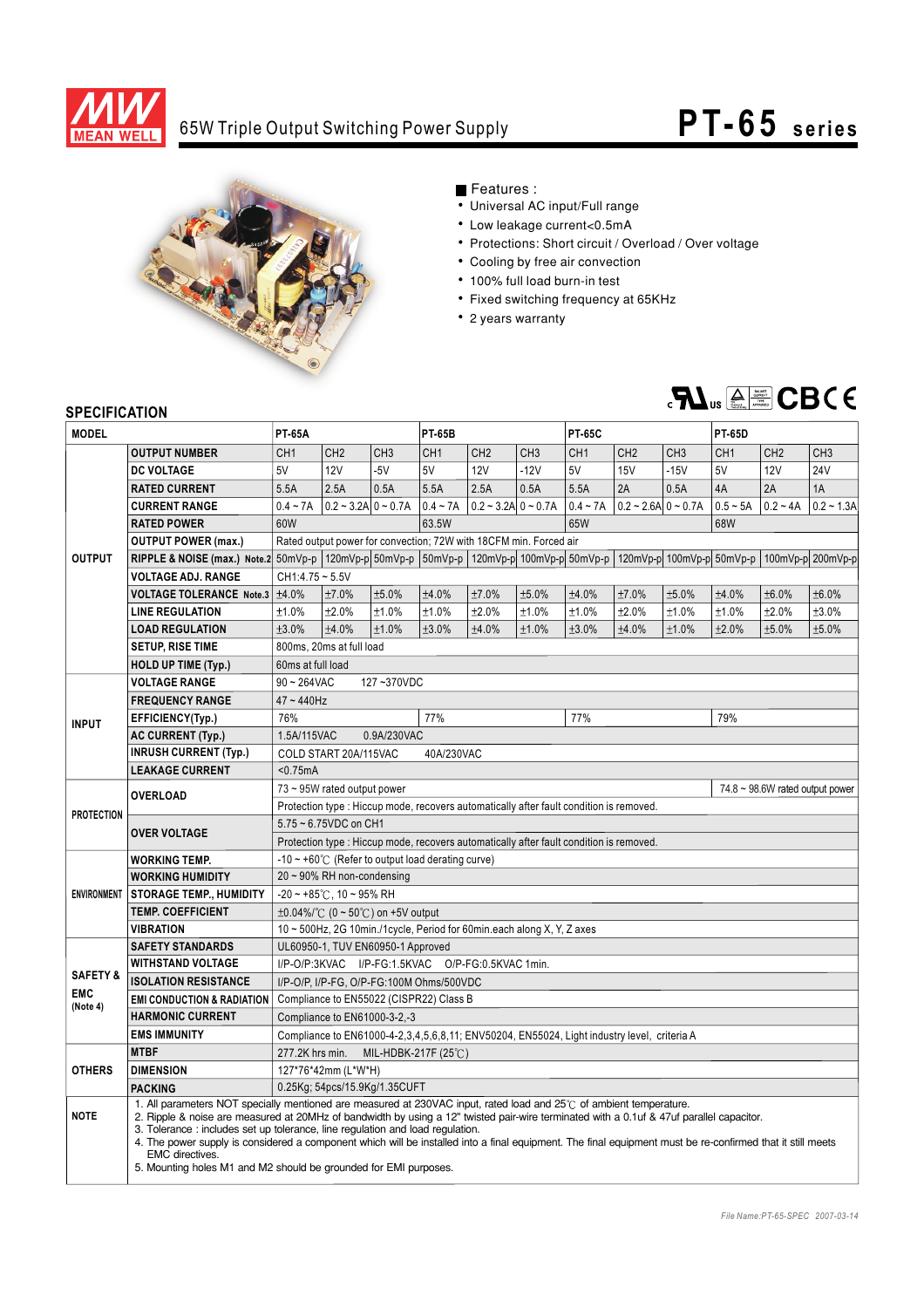



*File Name:PT-65-SPEC 2007-03-14*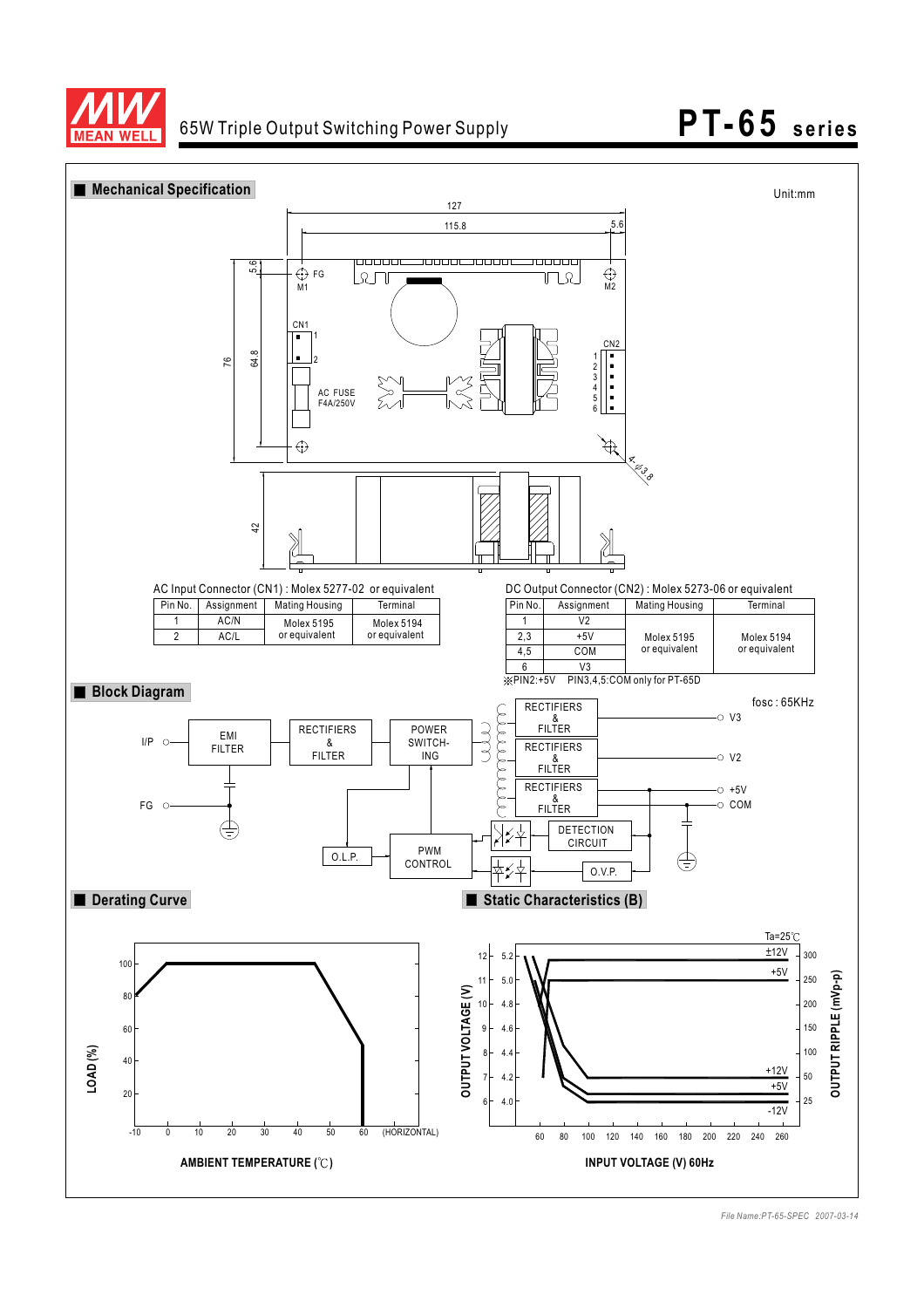| <b>Quality Engineering Test Report</b>                                               |                                          |                                                                                                      |                                                                                                                                                                             |                                                                                                                                                                                                                                                                                                                                                                                                                                                             |                |  |  |  |  |  |
|--------------------------------------------------------------------------------------|------------------------------------------|------------------------------------------------------------------------------------------------------|-----------------------------------------------------------------------------------------------------------------------------------------------------------------------------|-------------------------------------------------------------------------------------------------------------------------------------------------------------------------------------------------------------------------------------------------------------------------------------------------------------------------------------------------------------------------------------------------------------------------------------------------------------|----------------|--|--|--|--|--|
| <b>SERIES: 65W TRIPLE OUTPUT OPEN FRAME SWITCHING POWER SUPPLY</b><br><b>SAMPLE:</b> |                                          |                                                                                                      |                                                                                                                                                                             |                                                                                                                                                                                                                                                                                                                                                                                                                                                             |                |  |  |  |  |  |
|                                                                                      | <b>A.PT-65A</b><br><b>B.PT-65B</b>       | $V1:+5V/5.5A$<br>V2:+12V/2.5A<br>$V3: -5V / 0.5A$<br>V1:+5V / 5.5A<br>V2:+12V / 2.5A<br>V3:-12V/0.5A | <b>C.PT-65C</b><br><b>D.PT-65D</b>                                                                                                                                          | $V1:+5V/5.5A$<br>$V2: +15V / 2A$<br>V3:-15V/0.5A<br>V1:+5V / 4A<br>V2:+12V / 2A<br>V3:+24V / 1A                                                                                                                                                                                                                                                                                                                                                             |                |  |  |  |  |  |
| NO.                                                                                  | <b>TEST ITEM</b>                         |                                                                                                      | TEST CONDITION/SPECIFICATION                                                                                                                                                | <b>RESULT</b>                                                                                                                                                                                                                                                                                                                                                                                                                                               | <b>VERDICT</b> |  |  |  |  |  |
| 1                                                                                    | <b>AC INPUT VOLTAGE</b><br><b>IRANGE</b> | I/P:TESTING<br>O/P:FULL LOAD                                                                         | SPEC:90~264VAC                                                                                                                                                              | 65VAC~267VAC                                                                                                                                                                                                                                                                                                                                                                                                                                                | P              |  |  |  |  |  |
| $\mathbf{2}$                                                                         | LINE REGULATION                          | I/P:90~264VAC<br>O/P:FULL LOAD                                                                       | SPEC:<br>A: $V1:\pm 1\%$<br>$V2:12\%$<br>V3:±1%<br>B: V1: ±1%<br>V2:12%<br>V3:±1%<br>C: $V1:\pm 1\%$<br>$V2:12\%$<br>V3:±1%<br>D: $V1:\pm 1\%$<br>V2:12%<br>V3:±3%          | A: V1:<br>$-0.5\%$ ~<br>0%<br>V2:<br>$-0.05\%$ ~<br>$+1.4%$<br>V3:<br>$0\% -$<br>0%<br><b>B:</b> V1:<br>$-0.24 \%$ ~<br>$+0.12%$<br>V2:<br>$-0.05%$<br>$\sim$<br>$+0.82%$<br>$-0.04\%$ ~<br>V3:<br>0%<br>C:<br>V1:<br>$-0.36%$<br>0%<br>$\sim$<br>V2:<br>$-0.04%$<br>$+0.91%$<br>$\thicksim$<br>V3:<br>0%<br>$\sim$<br>0%<br>D: V1:<br>0%<br>0%<br>$\widetilde{\phantom{m}}$<br>$V2: -0.097\%$<br>$+1.7%$<br>$\sim$<br>$+0.07%$<br>V3:<br>$+1.7%$<br>$\sim$ | P              |  |  |  |  |  |
| 3                                                                                    | <b>LOAD REGULATION</b>                   | I/P:230VAC<br>O/P: MIN. TO<br>MAX.LOAD                                                               | SPEC:<br>A: V1: ±3%<br>V2:±4%<br>V3:±1%<br>B: V1: ± 3%<br>V2:±4%<br>V3:±1%<br>C: V1: ± 3%<br>$V2:\pm 4\%$<br>V3:±1%<br>D: V1: ±2%<br>V2:±5%<br>V3:±5%                       | $-0.5\%$ ~<br>A: V1:<br>$+0.5%$<br>$V2: -0.98\%$ ~<br>1.09%<br>$V3: -0.12\%$ ~<br>0%<br>B: $V1: -0.74\%$ ~<br>$+0.62%$<br>$V2: -0.78\%$ ~<br>$+0.72%$<br>$-0.05\%$ ~<br>V3:<br>0%<br>C: $V1: -0.62\%$ ~<br>$+0.74%$<br>$-1.2\%$ ~<br>V2:<br>$+0.96%$<br>$V3: -0.04\%$ ~<br>0%<br>D: V1:<br>$-1.6\%$ ~<br>1.1%<br>$V2$ :<br>0.6%<br>$-0.2\%$ ~<br>$-1.3\%$ ~<br>V3:<br>$+1.4%$                                                                               | P              |  |  |  |  |  |
| 4                                                                                    | <b>I</b> OUTPUT VOLTAGE<br>TOLERANCE     | I/P:90~264VAC<br>O/P:MIN.TO MAX                                                                      | SPEC:<br>A: $V1:\pm 4\%$<br>$V2:\pm7\%$<br>V3:±5%<br>B: $V1:\pm 4\%$<br>$V2:\pm7\%$<br>V3:±5%<br>C: $V1:\pm 4\%$<br>V2:17%<br>V3:±5%<br>D: $V1:\pm 4\%$<br>V2:16%<br>V3:±6% | A: $V1: -1.36\%$ ~<br>$+1.12%$<br>$V2: -1.25\%$ ~<br>+4.84%<br>$0\% -$<br>V3:<br>$+0.74%$<br>B: V1: -1.38% ~<br>$+1.0%$<br>$-1.2\%$ ~<br>V2:<br>$+4.1%$<br>$0\% -$<br>V3:<br>$+1.4%$<br>$-1\%$ ~<br>C: V1:<br>$+1.12%$<br>$V2: -1.96\%$ ~<br>+3.08%<br>$-0.58\%$ ~<br>V3:<br>0%<br>D: V1:<br>$-1.6\%$ ~<br>$+1.9%$<br>$6.9\%$ ~<br>V2:<br>$-4.49%$<br>$-3.5\%$ ~<br>V3:<br>$+7%$                                                                            | P              |  |  |  |  |  |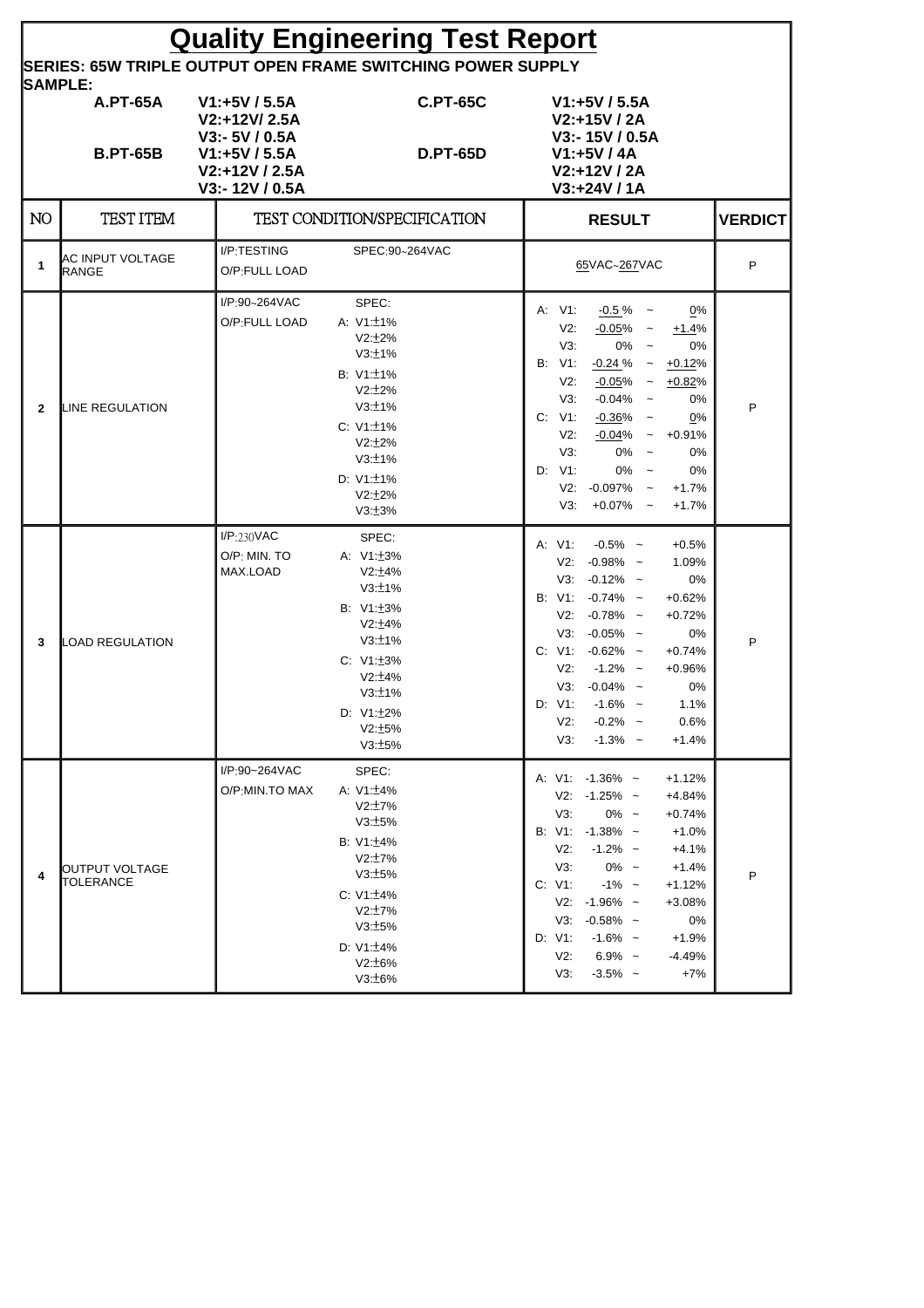| N <sub>O</sub> | <b>TEST ITEM</b>                                   |                                                                                                | TEST CONDITION/SPECIFICATION                                                                                                                                    | <b>RESULT</b>                                                                                                                                                                                                            | <b>VERDICT</b> |
|----------------|----------------------------------------------------|------------------------------------------------------------------------------------------------|-----------------------------------------------------------------------------------------------------------------------------------------------------------------|--------------------------------------------------------------------------------------------------------------------------------------------------------------------------------------------------------------------------|----------------|
| 5              | RIPPLE & NOISE                                     | I/P:230VAC<br>O/P: FULL LOAD                                                                   | SPEC:<br>A: $V1:50mV$<br>V2:120mV<br>V3: 50mV<br>V1:50mV<br>B: V2:120mV<br>V3:100mV<br>V1:50mV<br>C: V2:120mV<br>V3:100mV<br>V1:50mV<br>D: V2:100mV<br>V3:200mV | 12mV<br>V1:<br>А:<br>$V2$ :<br>30mV<br>V3:<br>11mV<br>V1:<br>13mV<br>B:<br>V2:<br>90mV<br>V3:<br>15mV<br>V1:<br>10 <sub>m</sub> V<br>C:<br>V2:<br>94mV<br>V3:<br>12mV<br>V1:<br>15mV<br>D:<br>V2:<br>61mV<br>50mV<br>V3: | P              |
| 6              | <b>AC INPUT CURRENT</b>                            | I/P:230VAC<br>O/P:FULL LOAD                                                                    | SPEC:0.9A                                                                                                                                                       | A:0.71A                                                                                                                                                                                                                  | P              |
| 7              | MAX. INRUSH CURREN                                 | I/P:230VAC<br>O/P: FULL LOAD<br><b>COLD START</b>                                              | SPEC:40A                                                                                                                                                        | A:27.05A                                                                                                                                                                                                                 | P              |
| 8              | O/P VOLTAGE<br>ADJ.RANGE                           | I/P:230VAC<br>O/P:MIN. LOAD                                                                    | SPEC: (-5%~+10%)<br>A: 4.75V~5.5V<br>B: 4.75V~5.5V<br>$C: 4.75V - 5.5V$<br>D: 4.75V~5.5V                                                                        | A:4.22V~6.14V<br>B:4.26V~6.26V<br>C:4.26V~6.16V<br>D:4.45V~5.8V                                                                                                                                                          | P              |
| 9              | <b>SET UP TIME</b>                                 | I/P:230VAC\60Hz<br>O/P:FULL LOAD                                                               | SPEC:800mS                                                                                                                                                      | A:558mS                                                                                                                                                                                                                  | P              |
| 10             | <b>HOLD UP TIME</b>                                | I/P:230VAC\60Hz<br>O/P:FULL LOAD                                                               | SPEC:20mS MIN.                                                                                                                                                  | A:92mS                                                                                                                                                                                                                   | P              |
| 11             | <b>EFFICIENCY</b>                                  | I/P:230VAC                                                                                     | SPEC:<br>A:76%<br>B:77%<br>C:77%<br>D:79%                                                                                                                       | A: 76.68%<br>B: 77.91%<br>C: 78.21%<br>$D: 79.16\%$                                                                                                                                                                      | P              |
| 12             | OVER LOAD PROTECTION                               | I/P:230VAC<br>O/P:TESTING                                                                      | SPEC:73W~95W                                                                                                                                                    | A:85W<br><b>B:88W</b><br>C:87W<br>D:85W                                                                                                                                                                                  | P              |
| 13             | OVER VOLTAGE<br><b>PROTECTION</b>                  | I/P:230VAC<br>O/P:FULL LOAD                                                                    | SPEC:5.5V~6.5VDC ON V1                                                                                                                                          | A:6.15V<br>B:6.27V<br>C:6.35V<br>D:5.88V                                                                                                                                                                                 | P              |
| 14             | GROUND LEAKAGE<br><b>CURRENT</b>                   | I/P:240VAC                                                                                     | SPEC:<br>L-FG----<0.5mA<br>N-FG----<0.5mA                                                                                                                       | A: L-FG:0.41mA<br>N-FG:0.4mA                                                                                                                                                                                             | P              |
| 15             | <b>INSULATION RESISTANCE</b>                       | SPEC:<br>O/P-FG :500VDC/100MΩ MIN.<br>I/P-O/P:500VDC/100ΜΩ ΜΙΝ.<br>II/P-FG : 500VDC/100ΜΩ ΜΙΝ. |                                                                                                                                                                 | A: O/P-FG:<br>$>100M\Omega$<br>$>100M\Omega$<br>$I/P-O/P$ :<br>$>100M\Omega$<br>$I/P-FG$ :                                                                                                                               | P              |
| 16             | DIELECTRIC /<br><b>WITHSTAND</b><br><b>VOLTAGE</b> | SPEC:<br>$I/P - O/P$ :<br>$I/P - FG$<br>$O/P - FG$ :                                           | 3000VAC/ 1 MIN<br>(10mA CUT-OFF)<br>1500VAC/ 1 MIN<br>(10mA CUT-OFF)<br>500VAC/1MIN<br>(10mA CUT-OFF)                                                           | A: NO BREAK<br>I/P-O/P :5.14mA<br>$I/P$ - $FG$<br>:4.73mA<br>O/P-FG : 2.16mA                                                                                                                                             | P              |